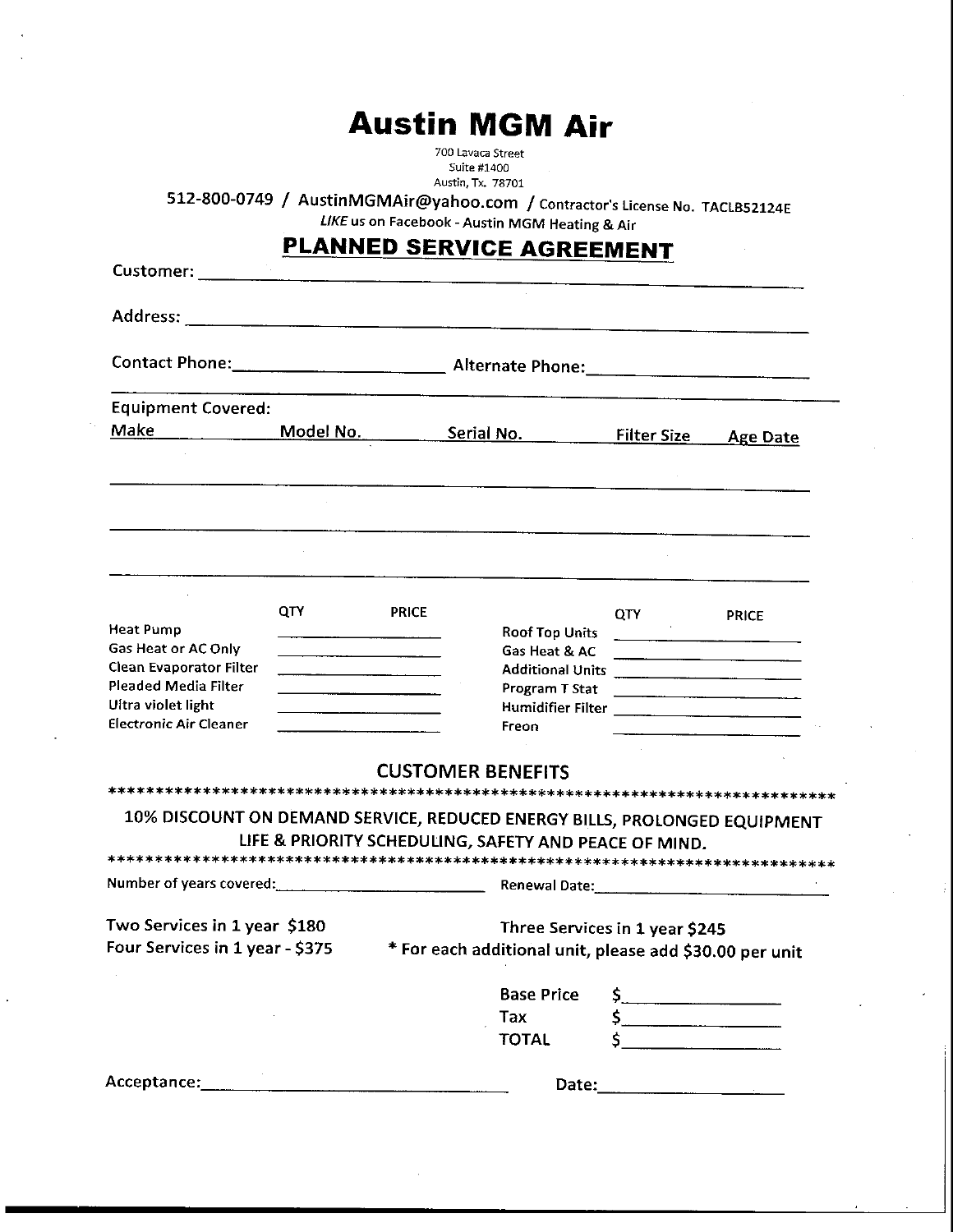### AUSTIN MGM HEATING & AIR,

## Ironclad Protection Plan

Austin MGM Heating and Air delivers more than accurately designed, carefully installed home comfort systems; we deliver reliability, efficiency and performance you can count on.

In fact, we're so confident in our products and services that we offer a variety of comprehensive warranties and guarantees to ensure your satisfaction. These warranties and guarantees insure piece of mind by: ensuring proper installation, protecting you from expensive breakdowns, protecting you against manufacture defects, and ensuring that you have received the best value for your money and are completely satisfied.

#### Lemon Guarantees

Our lemon guarantees are designed to protect you against major breakdowns on the critical comfort system components, including:

Furnace: If the heat exchanger fails on your new furnace up to Nineteen (19) years from the original date of installation, we will replace the entire furnace absolutely FREE. Ask your sales Representative for details. Qualifying models include CARRIER INFINITY UNITS

Air Conditioner/Heat Pump: If the compressor fails on your new air conditioner or heat pump up to Ten (10) years from the original date of installation, we will replace the compressor absolutely FREE, Ask your sales Representative for details. All CARRIER INFINTY UNITS

"Satisfaction Guaranteed" - 12 Month Money Back Guarantee on ALL EQUIPMENT: If you are not satisfied with your new comfort system for any reason related to proper heating or cooling operation within One (1) year of installation, MGM Heating and Air will make unlimited attempts to resolve the issue up to and including removing your new comfort system and refunding 100% of the purchase price. Now that's comfort!

#### Duct Connection: 100% Guarantee

On all man made duct connector by MGM Heating and Air, we will give a lifetime warranty that they will not come apart, if so, we will fix for FREE.

> *Austin MGM Heating and Air,* PHONE (512)800-0749 FAX (512)368-5429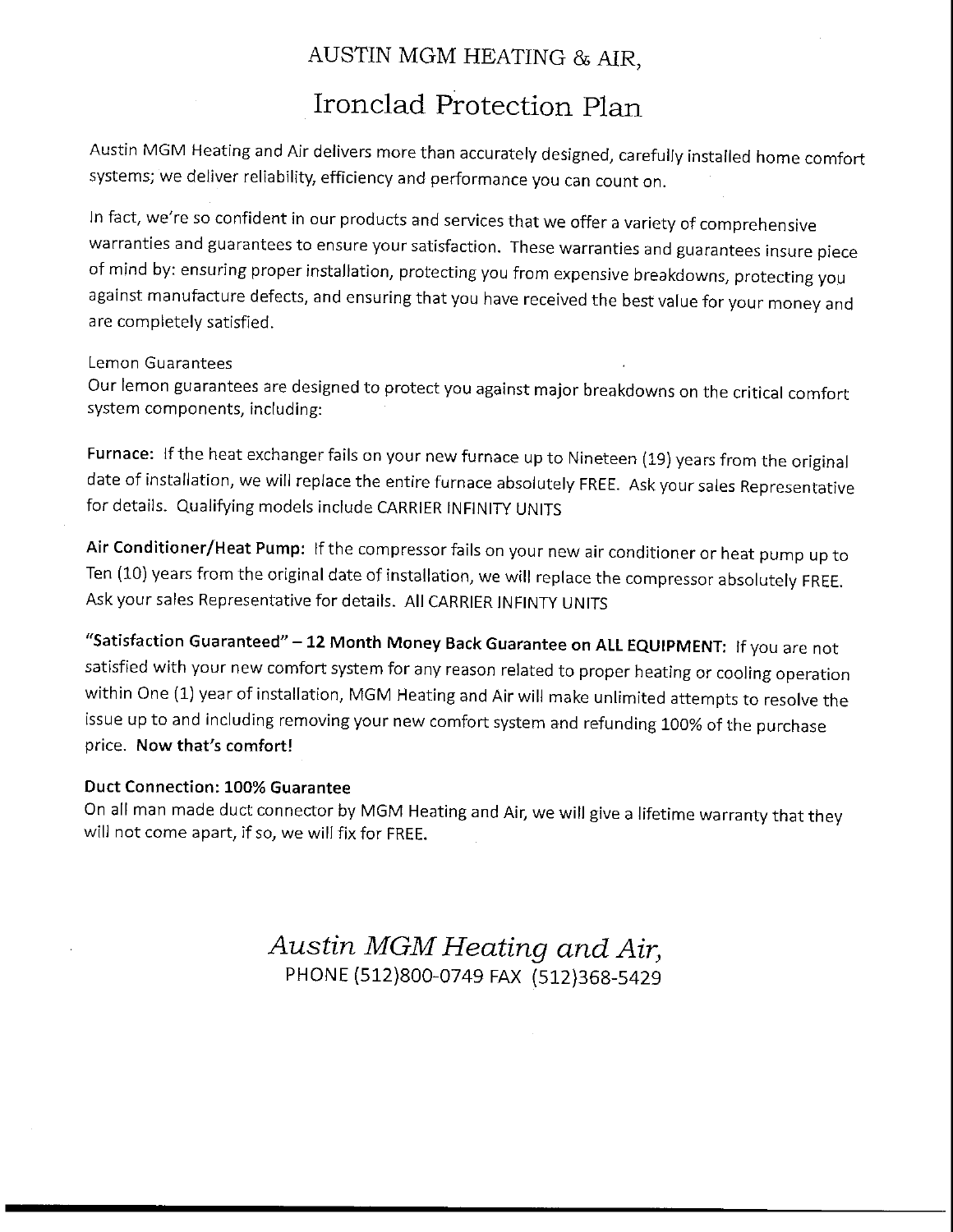# MAINTENANCE PRICING

| \$120.00                                                                                                                                                  |
|-----------------------------------------------------------------------------------------------------------------------------------------------------------|
| Wash a/c, check pressure, controls, t-stat, and duct work. (filter or freon additional if needed)                                                         |
|                                                                                                                                                           |
| \$120.00                                                                                                                                                  |
| Clean blower compartment, check controls, gas pressure, and duct work. (filter or freon<br>additional if needed)                                          |
| Acid wash a/c, check pressure, furnace, vacuum blower compartment, check ducts, and blow<br>out condensation line. (filter or freon additional if needed) |
| Wash a/c and indoor coil with acid, check pressure (if freon needed will include), blow                                                                   |

# FILTER PRICES

| R22 \$46 per lb R410a \$26.00 |  |
|-------------------------------|--|

condensation line, check furnace, vacuum out blower motor and cabinet.